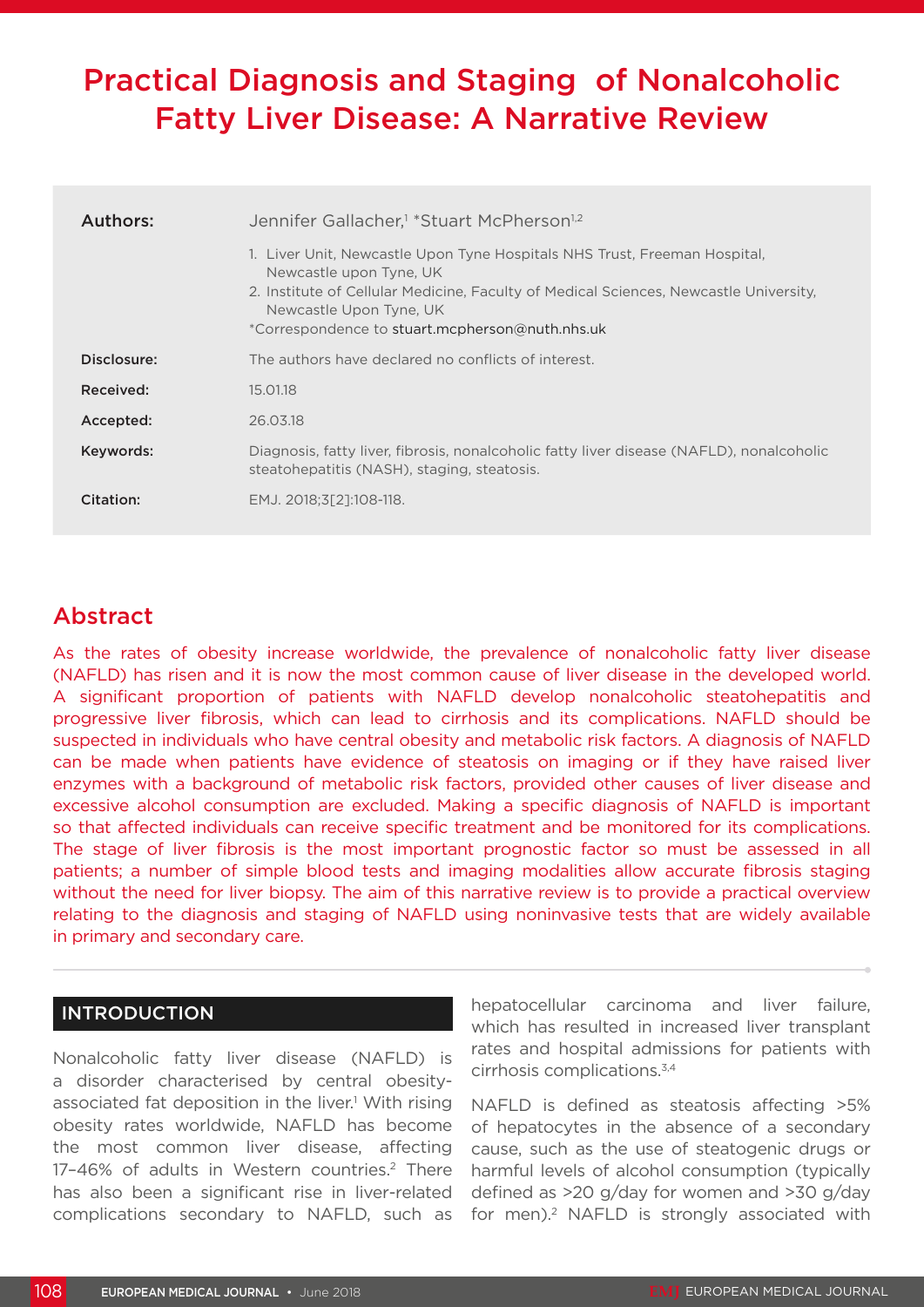central obesity and metabolic syndrome; almost all individuals with NAFLD have one or more features of metabolic syndrome.<sup>5</sup> Although most individuals with NAFLD have a BMI that lies in the overweight or obese category, 7% of cases have a normal weight BMI  $(<25 \text{ kg/m}^2)$ but they will usually have evidence of central adiposity.6

NAFLD is an umbrella term covering the full spectrum of fatty liver disease, which includes steatosis only (fat without hepatocellular injury; also termed nonalcoholic fatty liver), nonalcoholic steatohepatitis (NASH; fat with hepatocellular injury and inflammation with or without fibrosis), and cirrhosis.<sup>7</sup> Overall, 10-30% of the NAFLD population have NASH.<sup>8,9</sup> and this can progress to cirrhosis. Individuals who have steatosis only, and do not progress to NASH, have a good long-term prognosis with very low rates of advanced liver disease.<sup>10</sup> However, approximately 40% of individuals with steatosis develop NASH in the medium-term (5–10 years) and are at risk of progression to advanced liver disease.<sup>11</sup> Progression is more likely to occur if individuals have diabetes or develop diabetes, or if their body weight progressively increases, with a central pattern of adiposity. Overall, in secondary care cohorts of patients with NAFLD, 25–40% will develop progressive liver fibrosis, ultimately leading to cirrhosis in 10-20% of patients.<sup>11,12</sup>

It has recently been established that the most important predictor of mortality in individuals with NAFLD is the stage of liver fibrosis.<sup>13</sup> Individuals with advanced fibrosis (F3; bridging fibrosis) or cirrhosis (F4) have a significantly increased risk of short-to-medium-term all-cause mortality compared with a control population.14 Patients with F2 fibrosis (periportal or portal fibrosis) are at an increased risk of mortality in the longer term (>20 years), whereas those with F0–1 fibrosis are not at an increased risk of mortality. Therefore, it is particularly important for clinicians to identify individuals with advanced fibrosis and cirrhosis so they can be screened for complications and managed aggressively to reduce their risk of further progression. It is also important to identify those with F2 fibrosis to try and prevent progression to more advanced liver disease.

Currently, the mainstay of treatment for NAFLD is lifestyle modification aimed at weight loss and increasing activity levels.<sup>15</sup> Weight loss of >5% is associated with improvements in steatosis and inflammation, and >10% weight loss may also reduce liver fibrosis.<sup>16</sup> All forms of exercise (moderate intensity, high intensity, or resistance) can improve steatosis independent of weight loss.<sup>17</sup> There is also evidence from small trials that treatment with highdose vitamin E (800 IU/day), pioglitazone, or liraglutide improves NASH in some patients, and these treatments are currently available (albeit not licensed for NAFLD) so can be used to treat individuals with NAFLD who are at a high risk of disease progression.<sup>1,2,18</sup> Moreover, several new drugs are currently in Phase III trials,19-22 having shown positive effects in individuals with NASH in Phase II trials, so it is likely that drugs will be licensed for NAFLD within the next 5 years.

Given the large proportion of individuals with NAFLD in the community, it is important that physicians in primary and secondary care have a robust process in place to diagnose and stage NAFLD. This is particularly critical for identifying individuals with more advanced NAFLD to ensure they receive appropriate treatment and monitoring. The aim of this review is to provide a practical overview relating to the diagnosis and staging of NAFLD using noninvasive tests that are widely available in primary and secondary care. The review will also discuss those at risk of NAFLD and how to diagnose and stage the disease.

#### WHO IS AT RISK OF NONALCOHOLIC FATTY LIVER DISEASE?

NAFLD is strongly associated with increased body weight and metabolic syndrome; therefore, using BMI, waist circumference, or assessment of metabolic risk factors can identify individuals at risk of NAFLD. European guidelines recommend that individuals with metabolic risk factors should undergo procedures for the diagnosis of NAFLD.<sup>2</sup> Overall, hepatic steatosis is present in >80% of centrally obese individuals and 70–90% of those with Type 2 diabetes mellitus (T2DM).<sup>1</sup> Given the high burden of disease in these patients, it is important for clinicians to proactively look for NAFLD. Subjects with T2DM or full metabolic syndrome are particularly at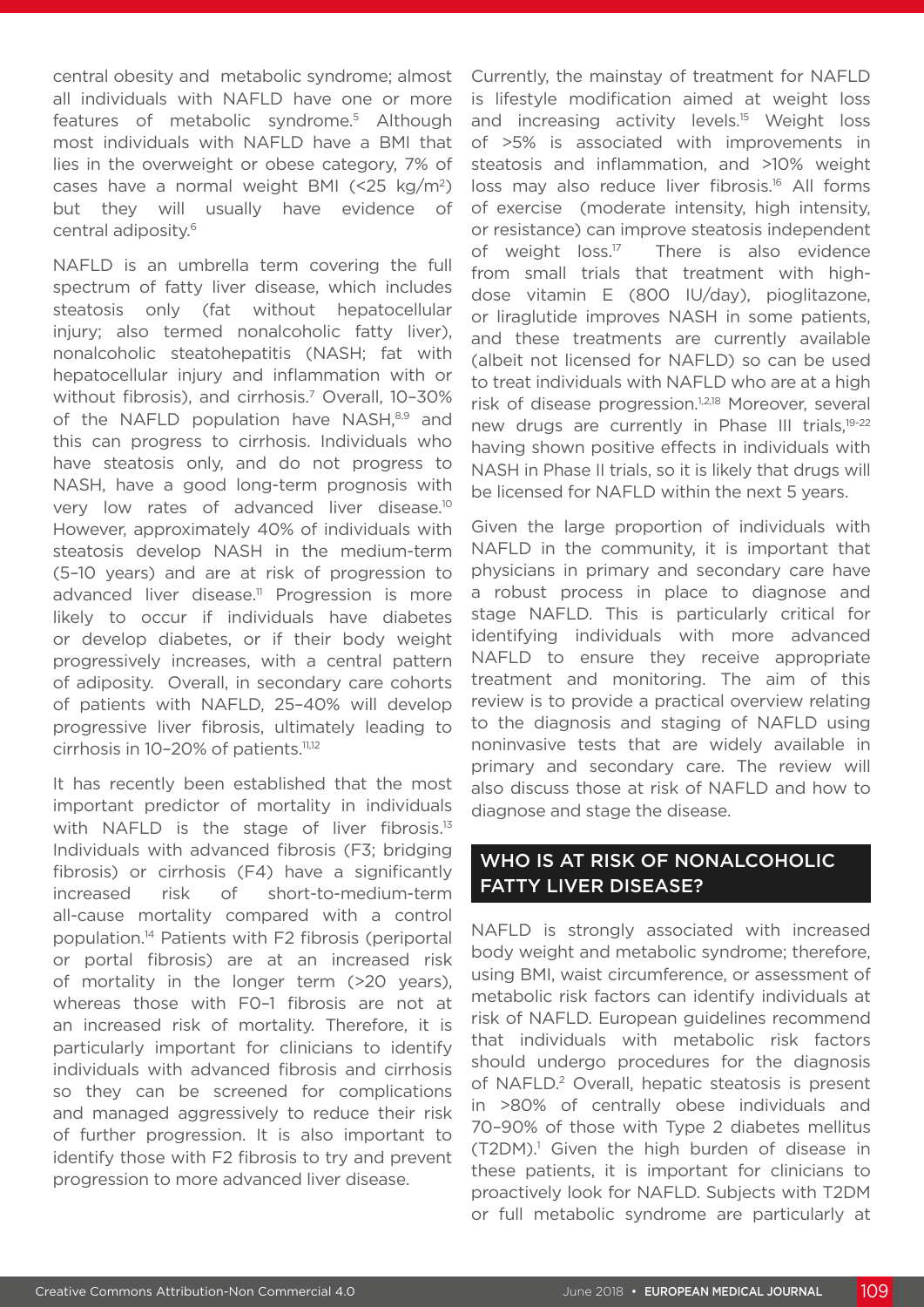risk of more advanced NAFLD. A recent study screened 1,799 diabetic patients for liver fibrosis using transient elastography (TE) and found that 17% of the cohort had advanced fibrosis or cirrhosis and 11% had cirrhosis.23

# DIAGNOSIS OF NONALCOHOLIC FATTY LIVER DISEASE

Most individuals with NAFLD are asymptomatic and present incidentally with raised liver enzymes or evidence of steatosis on imaging;<sup>24</sup> if symptoms do occur, they include right upper quadrant pain or fatigue. Although liver enzymes are frequently 'normal' in patients with NAFLD, identification of raised liver enzymes often prompts further investigation. The most common liver enzyme abnormality seen in patients with NAFLD is raised gammaglutamyltransferase (GGT) levels.25 Raised transaminases are also seen, but 80% of individuals with NAFLD have an alanine aminotransferase (ALT) level within the 'normal' laboratory range (<35–50 U/L depending on the laboratory).<sup>5</sup> The use of a lower normal range for ALT (<30 U/L for males and <19 U/L for females) is more sensitive for NAFLD.<sup>26</sup> However, serum ALT values do not correlate with histological findings in NAFLD and, therefore, ALT cannot be used to make the diagnosis, distinguish between steatosis and steatohepatitis, or quantify the stage of fibrosis.27,28 Raised liver enzymes, typically elevated ALT and/or GGT, in an individual with obesity or who has metabolic risk factors usually signifies fatty liver, provided other causes of liver disease are excluded (Box 1), $1,24$ but clinicians must not rely on liver enzymes to diagnose NAFLD. The finding of a raised serum immunoglobulin A or ferritin with normal transferrin saturation can be supportive of a diagnosis of NAFLD because these abnormalities are present in 46% and 33% of patients with NAFLD, respectively.29

To be diagnosed with NAFLD, patients must not regularly consume excessive alcohol (>30 g/day for males or 20 g/day for females). In clinical practice, it is common to encounter patients with fatty liver, metabolic risk factors, or central obesity, who also regularly consume more than this amount of alcohol. These individuals are at a particularly high risk of developing

advanced liver disease because steatosis from alcohol and metabolic syndrome appears to act synergistically, leading to a more severe liver injury.30 Reducing their alcohol intake as well as managing their obesity and metabolic syndrome is the mainstay of management for these individuals.

Once suspected clinically, the presence of hepatic steatosis should be confirmed on imaging.2 Ultrasound is the first-line investigation for these cases because it is inexpensive and readily available. A fatty liver is associated with increased hepatic echogenicity and appears bright on ultrasound. Ultrasound is accurate for a diagnosis of >20–30% steatosis cases (85% sensitivity and 94% specificity) but is poorly sensitive for mild steatosis.<sup>31</sup> There have been recent developments using semiquantitative ultrasound scores to help improve the diagnostic accuracy of ultrasound; $32$ however, this technique remains operatordependent and is not routinely available in all clinical settings. Therefore, if clinicians have a strong clinical suspicion that a patient has hepatic steatosis and the ultrasound is negative, then further investigations may be required. In this situation, measurement of controlled attenuation parameter (CAP) can be helpful. This is measured contemporaneously with liver stiffness by TE (Fibroscan™, Echosens, Paris, France), which is available in many secondary care centres. CAP provides an estimate of steatosis by measuring changes in the propagation of a shear wave through the liver, which is altered in a steatotic liver. This technique gives a reading of 100–400 dB/m and has been shown to accurately detect >10% and >33% of steatosis (area under receiver operator curve [AUROC]: 0.91 and 0.95, respectively).33 One study showed that a CAP reading of ≥283 dB/m was 77% accurate for a diagnosis of >10% steatosis.34

Magnetic resonance imaging (MRI) is the most accurate noninvasive modality for diagnosing steatosis but is expensive and not easily accessible. Liver fat can be measured using a number of techniques, including the Dixon technique for in-phase and out-of-phase imaging, magnetic resonance spectroscopy, and MRI-proton density fat fraction (MRI-PDFF).<sup>35,36</sup> All of these techniques are quantitative but require specific expertise to interpret the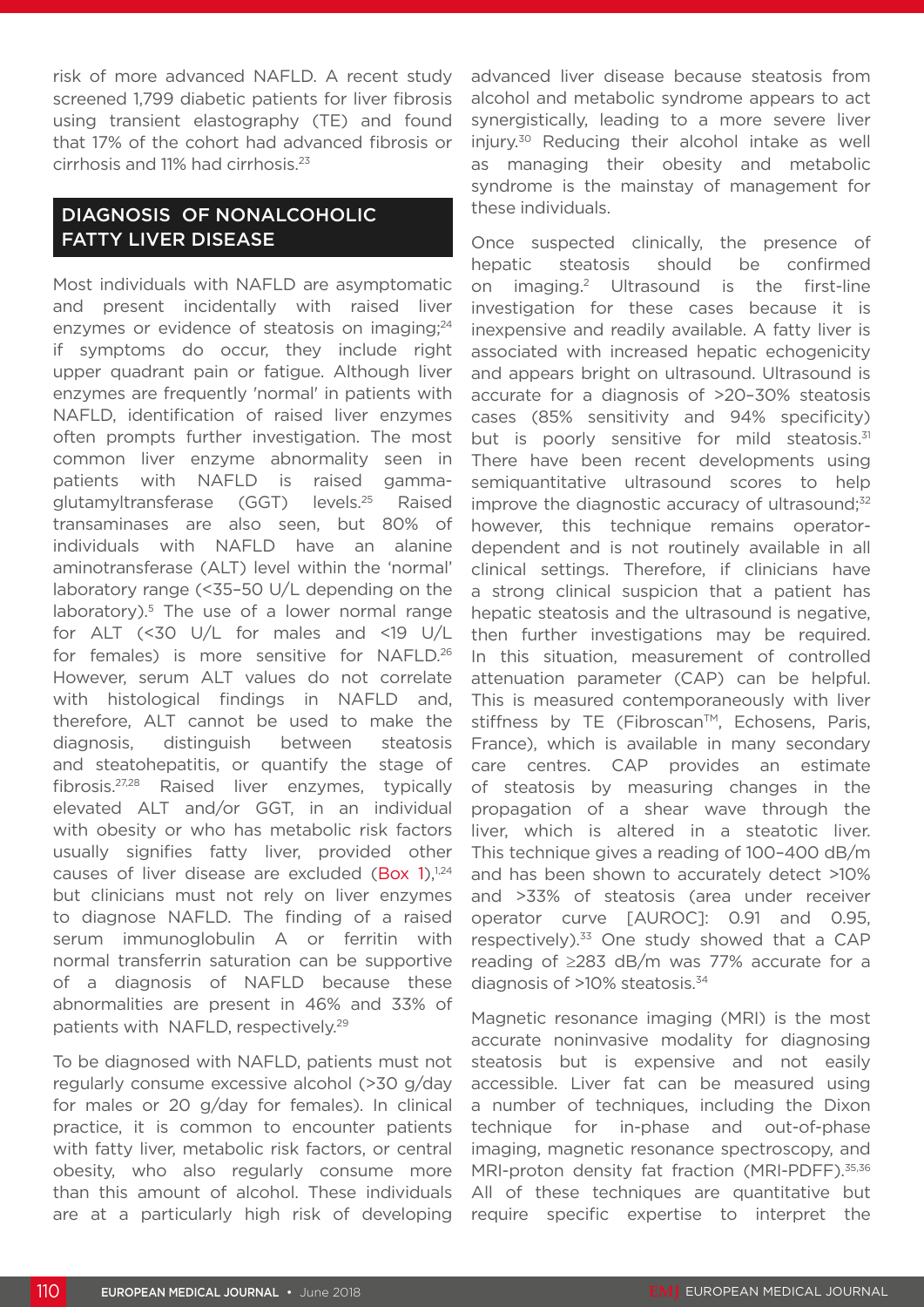results. MRI-PDFF, the newest technique, has the advantage of assessing steatosis in the whole liver and it has been shown to correlate well with histological assessment of steatosis.<sup>36</sup> Moreover, changes in MRI-PDFF following treatment for NAFLD correlate with histological changes in liver fat, suggesting that this technique may be useful to monitor treatment response.<sup>37</sup>

In most cases, NAFLD can be confidently diagnosed without the need for a liver biopsy in individuals with steatosis on imaging or in those with raised liver enzymes and metabolic risk factors, after the exclusion of other causes (Box 1). In cases where there is diagnostic uncertainty, a liver biopsy is usually helpful to confirm the diagnosis.

# STAGING OF NONALCOHOLIC FATTY LIVER DISEASE

Once a diagnosis of NAFLD has been made, it is vital to stage the disease to assess prognosis and determine if specific treatment (in addition to lifestyle changes) for NAFLD is required. As previously discussed, the stage of fibrosis is the most important prognostic factor in NAFLD so should be assessed in all patients. There have been numerous studies assessing the diagnostic accuracy of a multitude of biomarkers of fibrosis in NAFLD;<sup>38</sup> however, many of these biomarkers are not widely available or remain

under investigation, so discussion here will focus on the routinely available tests.

# Simple Noninvasive Fibrosis Scoring Systems

Several simple noninvasive scoring systems for fibrosis have been assessed and validated in NAFLD. These are derived from routinely available laboratory tests (ALT, aspartate transaminase [AST], platelets, or albumin) and clinical measurements (such as age, BMI, and presence of T2DM), and have the advantage of being inexpensive and widely available. Some of the more widely used scoring markers are discussed in Table 1.

#### Aspartate Transaminase/Alanine Aminotransferase Ratio

The simplest score is the AST/ALT ratio (AAR).<sup>39</sup> As fibrosis progresses to advanced fibrosis or cirrhosis, the serum ALT level typically falls, while the AST level remains stable or increases, resulting in an increased AAR.27,44 One study in patients with NAFLD found that an AAR <0.8 could exclude advanced fibrosis with reasonable accuracy (AUROC: 0.83; negative predictive value [NPV]: 93%).<sup>27</sup> However, more complex models that incorporate the AAR, such as the Fibrosis-4 (FIB-4) score or NAFLD fibrosis score (NFS), are generally more accurate.

Box 1: Main differential diagnoses that should be excluded when investigating nonalcoholic fatty liver disease.

| Differential diagnosis                                                                                                  | Key history or investigation to exclude differential diagnosis                                                                                                     |  |  |
|-------------------------------------------------------------------------------------------------------------------------|--------------------------------------------------------------------------------------------------------------------------------------------------------------------|--|--|
| ARLD                                                                                                                    | History of excessive alcohol consumption (>20 g/day for women and >30 g/day for<br>men); liver biopsy is frequently not helpful in distinguishing ARLD from NAFLD. |  |  |
| Hepatotoxic drugs                                                                                                       | Medication history of known hepatotoxic drugs, such as methotrexate, tamoxifen,<br>amiodarone, and others.                                                         |  |  |
| Viral hepatitis                                                                                                         | Hepatitis C antibody, hepatitis B surface antigen.                                                                                                                 |  |  |
| Autoimmune hepatitis                                                                                                    | Positive liver autoantibody screen, raised immunoglobulin G, and clinical history<br>of other autoimmune conditions.                                               |  |  |
| Haemochromatosis                                                                                                        | Raised ferritin with transferrin saturation >45%.                                                                                                                  |  |  |
| Coeliac disease                                                                                                         | Positive TTG antibody.                                                                                                                                             |  |  |
| Wilson's disease                                                                                                        | Low caeruloplasmin and low alkaline phosphatase.                                                                                                                   |  |  |
| Alpha-1 antitrypsin<br>deficiency                                                                                       | Low alpha-1 antitrypsin and alpha-1 antitrypsin phenotype.                                                                                                         |  |  |
| Typically has a cholestatic pattern of liver enzymes (raised alkaline<br>Cholestatic disorders<br>phosphatase and GGT). |                                                                                                                                                                    |  |  |

ARLD: alcohol-related liver disease; GGT: gamma-glutamyltransferase; NAFLD: nonalcoholic fatty liver disease; TTG: tissue transglutaminase.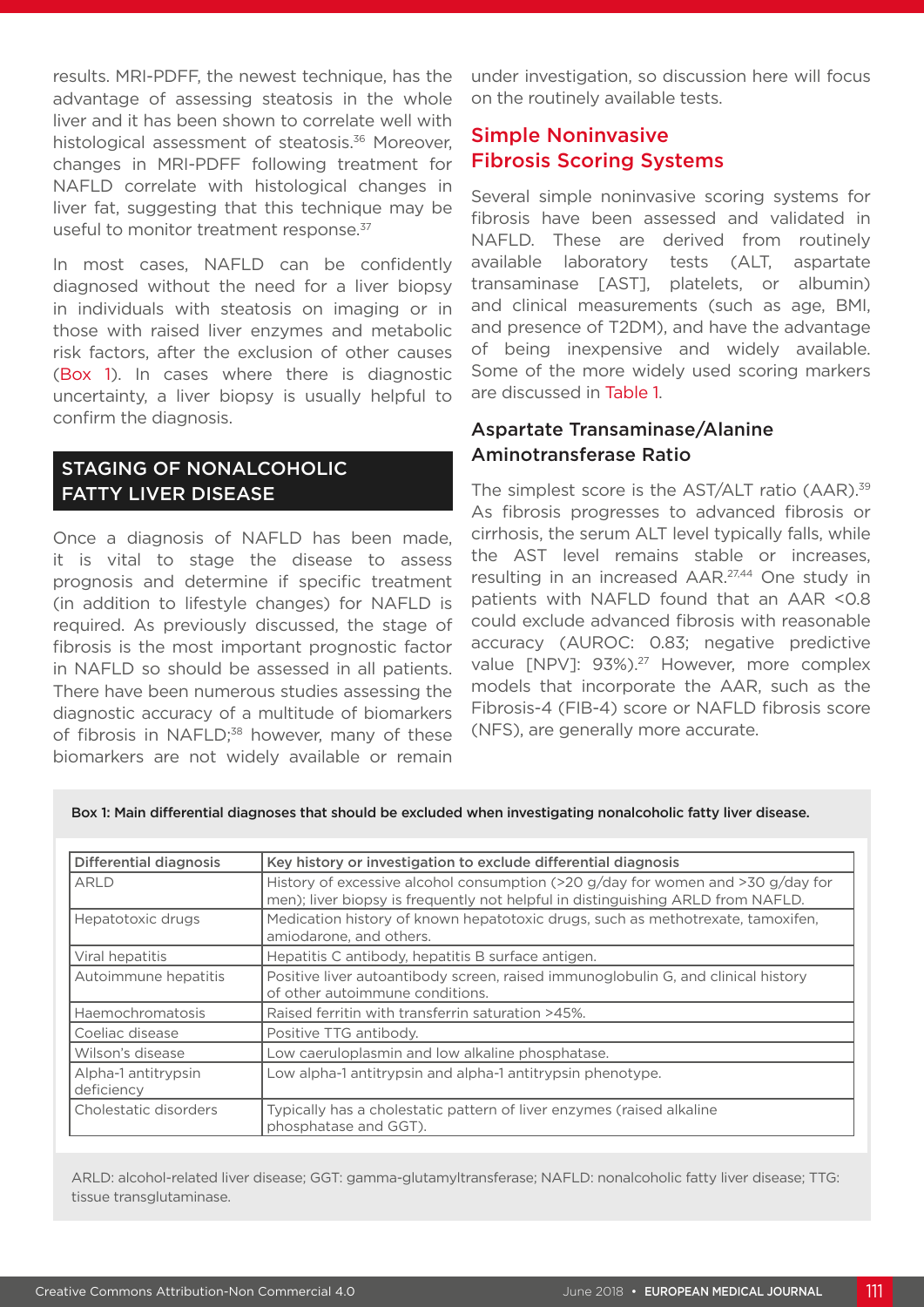| Test                        | <b>Calculation method</b>                                                                                                                                                                                                                   | Lower cut-off*                                  | Upper cut-off* | Limitations                                                                                                                                                                                                                                                                                                                                                                                                                                                                                                                                                                                         |
|-----------------------------|---------------------------------------------------------------------------------------------------------------------------------------------------------------------------------------------------------------------------------------------|-------------------------------------------------|----------------|-----------------------------------------------------------------------------------------------------------------------------------------------------------------------------------------------------------------------------------------------------------------------------------------------------------------------------------------------------------------------------------------------------------------------------------------------------------------------------------------------------------------------------------------------------------------------------------------------------|
| AST/<br><b>ALT</b><br>ratio | AST/ALT                                                                                                                                                                                                                                     | 0.800                                           | 1.000          | Inaccurate for those <35 years old.<br>$\bullet$<br>Reduced specificity with increased age.<br>$\bullet$<br>Less accurate than FIB-4 and NFS.<br>$\bullet$                                                                                                                                                                                                                                                                                                                                                                                                                                          |
| $FIB-4$<br>score            | Age x AST (IU/L)/platelet<br>count $(x10^9/L) \times \sqrt{ALT}$<br>(IU/L)                                                                                                                                                                  | 1.300<br>(<br>2.000<br>$(≥65 \text{ years})$    | 2.670          | Inaccurate for those <35 years old.<br>$\bullet$<br>Reduced specificity with increased age.<br>$\bullet$<br>Unreliable in individuals of South<br>٠<br>Asian descent.<br>Reduced performance in obesity<br>$\bullet$<br>surgery cohorts.<br>Reduced performance in those<br>with myositis (个AST) or platelet<br>disorders (↓or个).<br>28% of patients fall into the<br>$\bullet$<br>indeterminate category.                                                                                                                                                                                          |
| <b>NFS</b>                  | $-1.675 + 0.037$ x age (years)<br>$+$ 0.094 x BMI (kg/m <sup>2</sup> )<br>+ 1.13 x impaired fasting<br>glycaemia or diabetes<br>(yes=1, no=0) + 0.99 $\times$<br>AST/ALT ratio - 0.013 x<br>platelet $(x109/L) -0.66 x$<br>albumin $(g/dL)$ | $-1.455$<br>(<br>0.120<br>$(≥65 \text{ years})$ | 0.676          | Inaccurate for those <35 years old.<br>$\bullet$<br>Reduced specificity with increased age.<br>$\bullet$<br>Unreliable in individuals of South<br>$\bullet$<br>Asian descent.<br>Reduced performance in obesity<br>$\bullet$<br>surgery cohorts.<br>Reduced performance in those with<br>myositis ( $\uparrow$ AST), platelet disorders<br>(↓or个), or protein losing states.<br>High false-positive rate in individuals<br>$\bullet$<br>with normal liver enzymes or if used<br>to screen for advanced fibrosis in<br>diabetes clinics.<br>25% of patients fall into the<br>indeterminate category. |

\*A score less than the lower cut-off excludes advanced fibrosis and a score above the upper cut-off diagnoses advanced fibrosis. Scores between the lower and upper cut-offs are indeterminate.

ALT: alanine aminotransferase; AST: aspartate transaminase; FIB-4: Fibrosis-4 score; NFS: nonalcoholic fatty liver disease fibrosis score.

# Nonalcoholic Fatty Liver Disease Fibrosis Score

The NFS was developed to diagnose or exclude advanced fibrosis (F3–4) cases in a multicentre cohort of 733 patients with NAFLD.<sup>40</sup> The model includes age, BMI, AAR, presence of T2DM or impaired fasting glycaemia, platelet count, and albumin, and can easily be calculated using an online calculator (Table 1). This model uses two diagnostic cut-offs: a score of <-1.455 can exclude advanced fibrosis with reasonable accuracy (NPV: 88–93%), while the higher cut-off of >0.676 can detect advanced fibrosis with some accuracy (positive predictive value: 82–90%).40 Individuals with an indeterminate score usually require a second-line fibrosis assessment. The NFS has been validated in multiple cohorts

worldwide<sup>41,45-47</sup> and has also been shown to predict mortality (all-cause, liver, and cardiovascular) in patients with NAFLD.<sup>48</sup>

#### Fibrosis-4 Score

This score was originally developed in a cohort of individuals with hepatitis C virus/HIV coinfection and is also effective in patients with NAFLD.<sup>41,42</sup> The model includes age, ALT, AST, and platelet count (Table 1). A score of <1.3 reliably excludes advanced fibrosis (NPV: 90–95%), while a score of >2.67 is strongly suggestive of advanced fibrosis (positive predictive value: 80%).<sup>27,41</sup> Only 28% of patients fall into the unclassified category. $27,41$  The FIB-4 score has also been externally validated in many cohorts, 45-47 including patients with NAFLD and normal ALT levels.<sup>49</sup> Overall, the FIB-4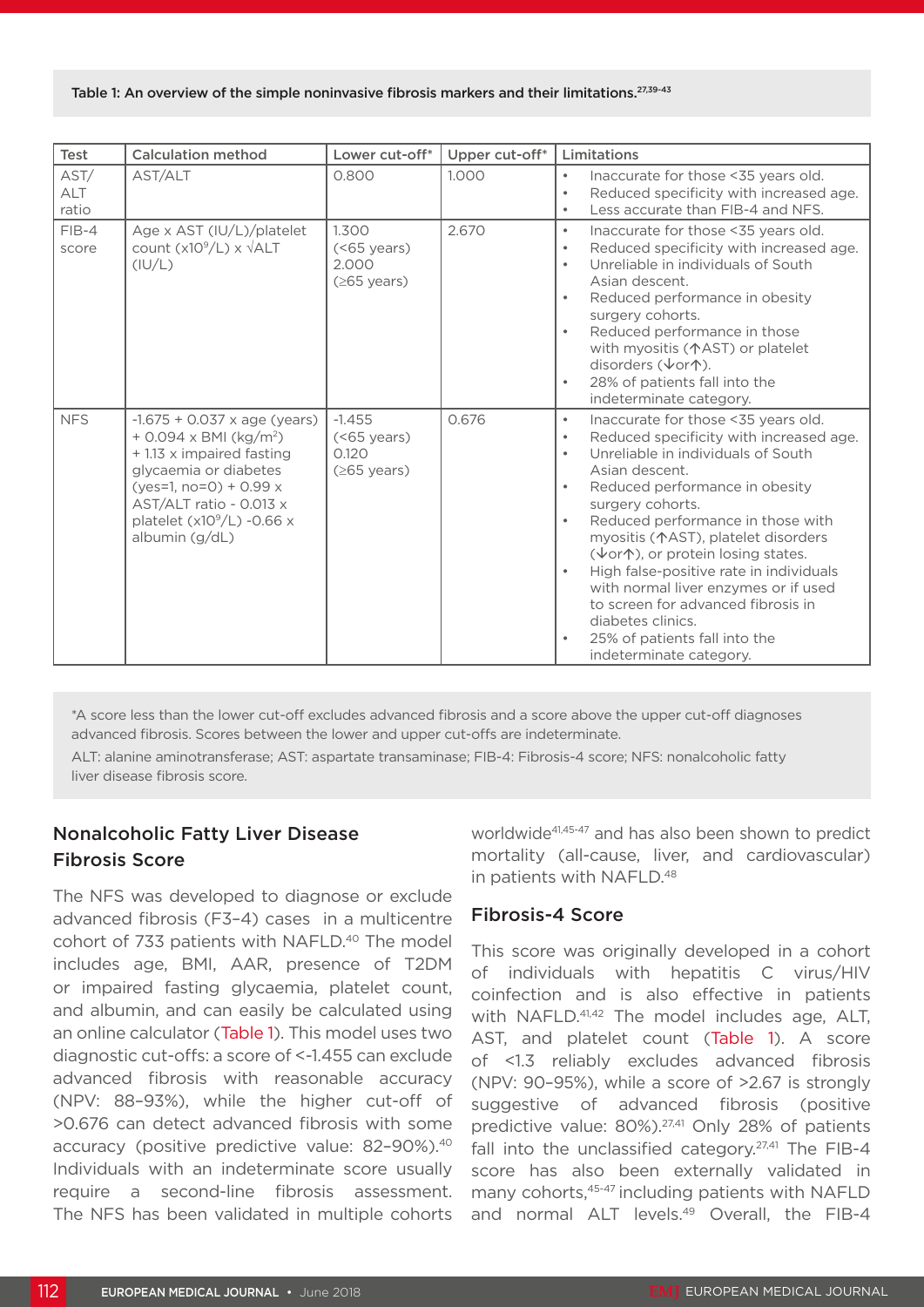score performed slightly better than the NFS in most studies and requires fewer variables to calculate, therefore making it the most simple noninvasive score of choice in our unit.

#### BARD Score

This score includes the weighted sum of BMI  $(28 \text{ kg/m}^2=1 \text{ point})$ , AAR  $(20.8=2 \text{ points})$ , and the presence of T2DM (present=1 point).<sup>44</sup> A score of <2 has an excellent NPV of 95–97% in excluding advanced fibrosis (F3-4); however, the false-positive rate for a score of  $\geq 2$  is high, which limits its use in clinical practice.<sup>27</sup>

#### Aspartate Transaminase to Platelet Ratio Index

The aspartate transaminase to platelet ratio index has been extensively investigated in patients with hepatitis C virus and a score of >1 is suggestive of cirrhosis. However, the performance of the index was suboptimal (AUROC: 0.67 for diagnosis of F3–4) when compared with other simple noninvasive markers in patients with NAFLD.<sup>27</sup>

# Limitations of Simple Noninvasive Fibrosis Scores in Nonalcoholic Fatty Liver Disease

The NFS and FIB-4 scores are the most widely used simple noninvasive scores and are recommended in European quidelines.<sup>2</sup> However, these scores do have some limitations (Table 1), which are important to consider when using them in clinical practice. Firstly, these scores have been derived to exclude or diagnose advanced fibrosis or cirrhosis (F3–4) and have limited ability to detect earlier stages of fibrosis. Both the FIB-4 score and NFS have good NPV and can therefore reliably exclude advanced fibrosis; as a result, their main role is to identify lower risk patients who may not need referral to secondary care.<sup>27</sup> However, both scores have a high false-positive rate for advanced fibrosis, so further investigations to confirm advanced fibrosis are often required in those with indeterminate or high scores.

It has been recently appreciated that age is an important factor affecting the accuracy of the FIB-4 score and NFS. One study showed that the NFS and FIB-4 score performed poorly in patients with NAFLD aged <35 years (AUROC:

0.52 and 0.60 for F3 and F4, respectively), probably due to the low prevalence of F3 or F4 scores in that age group.<sup>50</sup> Therefore, alternative strategies are needed to stage fibrosis in this age group. In the same study, it was shown that the specificity for advanced fibrosis with the NFS and the FIB-4 scores decreased with age, becoming unacceptably low in those aged >65 years (for F3 and F4, 20% and 35%, respectively, compared to 80% and 91% in patients 36–45 years old, respectively). As a result, new cut-offs have been suggested to reduce the false-positive rate for F3–4 fibrosis in those aged >65 years (<2.0 for FIB-4 and <0.12 for NFS). These cut-offs have been incorporated into UK quidelines.<sup>51</sup>

It has also been shown that simple noninvasive fibrosis tests perform differently in some ethnic groups. One study found that the NFS and FIB-4 score have reduced sensitivity for significant or advanced fibrosis in individuals of South Asian ethnicity, possibly due to the high rates of obesity and T2DM in this population.<sup>52</sup> Alternative diagnostic cut-offs may address this problem. Simple noninvasive fibrosis scores may also have reduced performance in cohorts of patients without known liver disease undergoing obesity surgery.53 Moreover, it remains unknown how well these scores perform in asymptomatic individuals in the community with incidentally identified fatty liver and normal levels of liver enzymes.

Overall, despite their limitations, the FIB-4 score and NFS offer a good first-line test to stage liver fibrosis and if individuals have a low score (using appropriate age corrected cut-offs), advanced fibrosis can reliably be excluded. For those with an indeterminate or high score, it is usually appropriate to conduct a secondline test to confirm advanced fibrosis.

#### Biomarkers and Commercial Fibrosis Panels

A number of biomarker panels for fibrosis have been studied in patients with NAFLD, with a few used routinely in some centres. Given their expense compared with simple noninvasive tests, biomarker panels are often used as a second-line.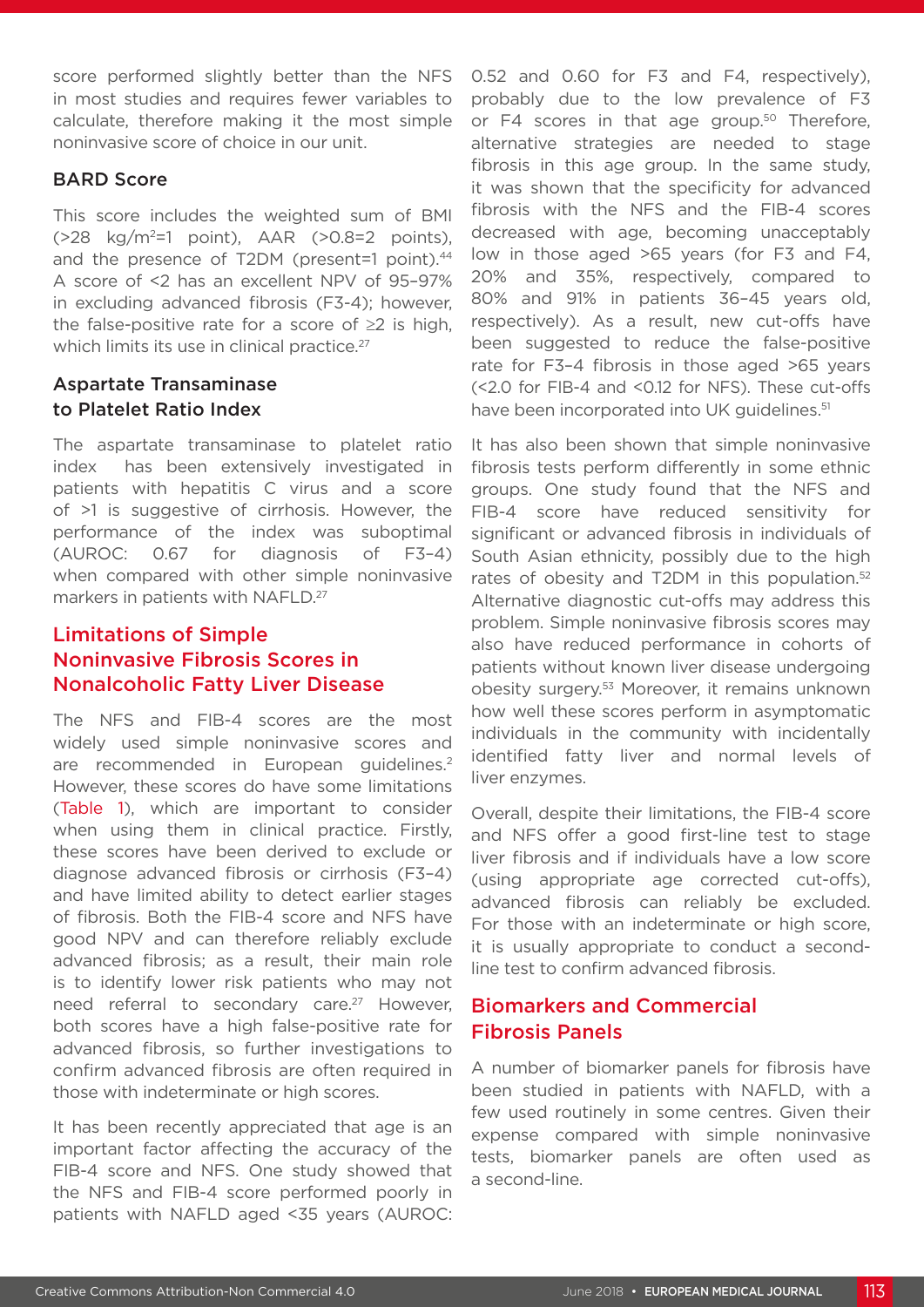# The Enhanced Liver Fibrosis (ELF™) Test

This commercial panel includes tissue inhibitor of metalloproteinase-1, hyaluronic acid, and amino-terminal propeptide of Type III procollagen and is marginally more effective than the NFS for measuring advanced fibrosis (F3–4) in patients with NAFLD (AUROC: 0.93 versus  $0.89$ ).<sup>54</sup> An advantage of the ELF<sup>TM</sup> test (Siemens Healthcare Diagnostics Inc., Tarrytown, New York, USA) over the NFS and FIB-4 score is that it has a single cut-off for advanced fibrosis, which eliminates indeterminate results, but it is expensive when compared with simple fibrosis markers. The National Institute of Health and Care Excellence (NICE) recommends the ELF test first-line to stage fibrosis in patients with NAFLD. However, it is more commonly used as a second-line after simple noninvasive scores.<sup>55</sup>

#### FibroTest

The FibroTest is a commercial panel, commonly used in France, including total bilirubin, GGT, α2-macroglobulin, apolipoprotein A1 and haptoglobin, age, and sex. It has been validated in several liver diseases, including NAFLD where it has acceptable accuracy for advanced fibrosis (F3–4; AUROC: 0.81–0.92).56

## Imaging Assessment of Fibrosis

Staging of fibrosis with imaging is frequently conducted following an initial triage with simple noninvasive scores or biomarkers. A thorough review of advances in imaging assessment of NAFLD has been recently conducted.<sup>57</sup> Here, we will discuss imaging techniques that are widely available.

#### Transient Elastography

TE (Fibroscan) is the most commonly used imaging modality for liver fibrosis assessment and has been extensively validated.<sup>58</sup> TE uses ultrasound to assess liver elasticity by measuring the velocity of a shear wave through a region of interest in the liver. The liver stiffness measurement correlates well with fibrosis stage in a range of liver diseases, including NAFLD. Two probes are available for use in adults: the M probe and the XL probe. Both probes have been validated in patients with NAFLD but give slightly different readings so it is important to

use the appropriate diagnostic cut-offs for each probe.59 A limitation of TE is the failure rate, particularly in obese individuals, although this is reduced with the XL probe.<sup>59,60</sup>

Studies have shown that TE has an excellent ability to exclude advanced fibrosis, with few false-negatives.59 It also has better positive predictive ability for significant and advanced fibrosis than simple noninvasive tests and, therefore, offers a good second-line test to confirm advanced fibrosis.<sup>61</sup> Although there is still debate over the optimum cut-off for TE, as a general rule <8.0 kPa (or <7.2 kPa for the XL probe) reliably excludes advanced fibrosis  $(F3-4)$  and >9.6 kPa suggests  $F3-4$ .<sup>57</sup>

It has recently been shown that the degree of hepatic steatosis has an impact on the accuracy of TE; one recent study showed that the false-positive rate for ≥F2 or F3–4 was significantly higher in subjects with severe steatosis compared with those with mild or moderate steatosis.62 One way to mitigate against this could be to adjust liver stiffness measurement cut-offs according to the patient's CAP value.<sup>63</sup> but further studies are needed to clearly define the diagnostic cut-offs.

## Acoustic Radiation Force Impulse Imaging

Standard ultrasound has a very limited ability to stage liver fibrosis other than diagnosing cirrhosis when features of portal hypertension are present. However, many ultrasound machines can now measure liver elasticity using acoustic radiation force impulse imaging (ARFI), a form of shear wave elastography. There are a few variations of ARFI available, the best studied in NAFLD being Virtual Touch™ Quantification (Siemens Medical Solutions Inc., Mountain View, California, USA). A meta-analysis showed that ARFI was reasonably accurate in diagnosing significant fibrosis (≥F2; AUROC: 0.898).<sup>64</sup> However, optimum diagnostic cut-offs have not been determined. Another method of ultrasound elastography, supersonic shear imaging, has also shown promise, performing slightly better than TE and ARFI in a recent study of 291 patients with biopsy-proven NAFLD,<sup>65</sup> but further validation is required.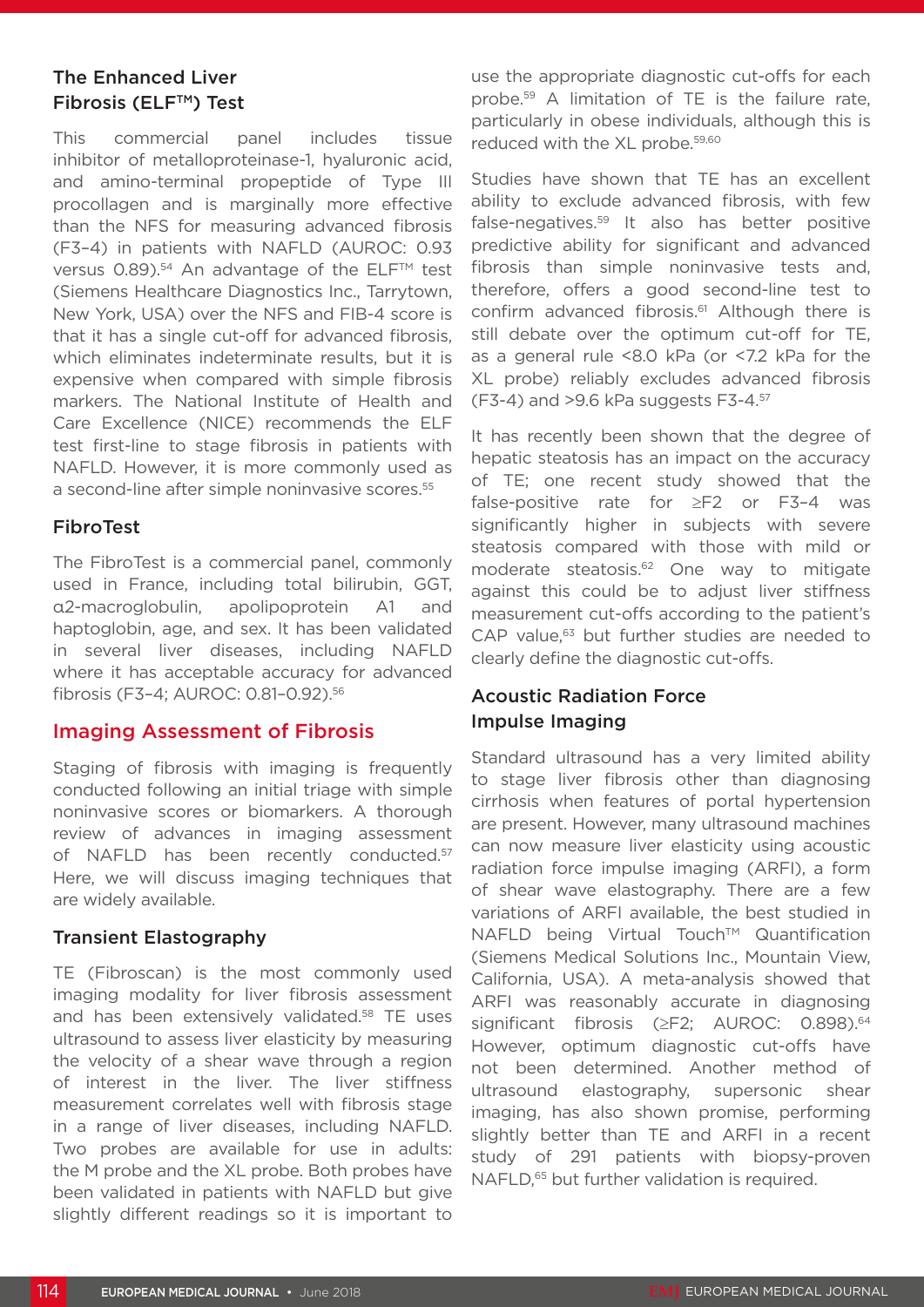

#### Figure 1: A potential algorithm for the diagnosis and staging of nonalcoholic fatty liver disease.

\*Other causes include harmful alcohol consumption, hepatotoxic medications, viral hepatitis, autoimmune liver disease, haemochromatosis, coeliac disease, Wilson's disease. †The FIB-4 score is unreliable in young patients (<35 years) so consider transient elastography first-line. ‡A liver biopsy is required to diagnose NASH if patients are to receive specific NASH treatment. §Restage with FIB-4 if previously low or transient elastography if FIB-4 was previously high.

FIB-4: Fibrosis-4 score; NAFLD: nonalcoholic fatty liver disease; NASH: nonalcoholic steatohepatitis; T2DM: Type 2 diabetes mellitus.

#### Magnetic Resonance Elastography

Magnetic resonance elastography is considered the most accurate noninvasive test for liver fibrosis in patients with NAFLD.<sup>66</sup> This technique measures elasticity in the whole liver using a modified phase-contrast pulse sequence that allows visualisation of a transmitted shear wave in the liver tissue. Although not widely available, studies have shown that magnetic resonance elastography is superior to TE in patients with NAFLD, particularly for the diagnosis of earlystage fibrosis.<sup>67,68</sup> This technology is currently being assessed as a potential outcome measure for therapeutic clinical trials.

# Biomarkers of Steatohepatitis

Although fibrosis stage is the key factor associated with long-term prognosis, identifying individuals with active steatohepatitis is important because hepatocellular injury leads to the development of fibrosis and the treatment of steatohepatitis reduces the risk of disease progression. Currently, there are no validated biomarkers that can reliably diagnose NASH in an individual patient. One previous study suggested that elevated serum cytokeratin-18 levels, a marker of hepatic apoptosis, may indicate the presence of NASH;<sup>69</sup> however, subsequent studies found that cytokeratin-18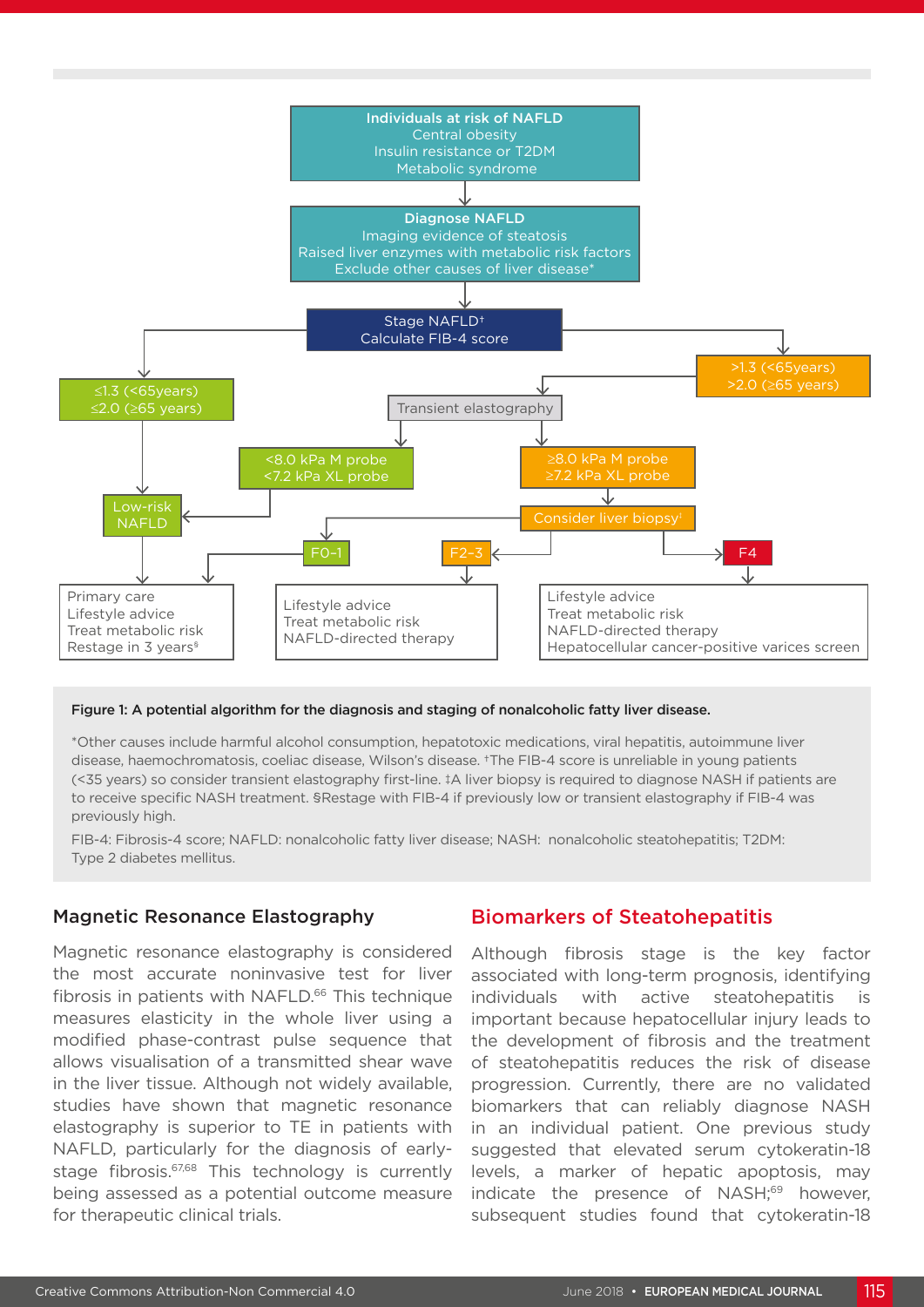levels may not help with diagnosis in individual with NAFLD have mild disease, a significant patients.70 A number of other biomarkers of steatohepatitis are under investigation at present.38 Currently, the only way of reliably diagnosing NASH is by liver biopsy.2

#### **CONCLUSION**

With rising rates of obesity, NAFLD has become very common, affecting 20–30% of the general population.7,15,21 Although the majority of those

proportion have advanced liver disease and are at risk of liver-related complications. Clinicians should have a high index of suspicion for NAFLD and follow a diagnostic and staging pathway to identify those who need more specific treatment or surveillance for the associated complications. An example of such a pathway is shown in Figure 1; however, this pathway can be modified depending on the availability of tests locally.

#### References

- 1. Chalasani N et al.; American Gastroenterological Association; American Association for the Study of Liver Diseases; American College of Gastroenterology. The diagnosis and management of non-alcoholic fatty liver disease: Practice guideline by the American Gastroenterological Association, American Association for the Study of Liver Diseases, and American College of Gastroenterology. Gastroenterology. 2012;142(7):1592-609. Erratum in: Gastroenterology. 2012;143(2):503.
- 2. European Association for the Study of the Liver, European Association for the Study of Diabetes, European Association for the Study of Obesity. EASL-EASD-EASO clinical practice guidelines for the management of non-alcoholic fatty liver disease. J Hepatol. 2016;64(6):1388-402.
- 3. Wong RJ et al. Nonalcoholic steatohepatitis is the second leading etiology of liver disease among adults awaiting liver transplantation in the United States. Gastroenterology. 2015;148(3):547-55.
- 4. Williams R et al. Addressing liver disease in the UK: A blueprint for attaining excellence in health care and reducing premature mortality from lifestyle issues of excess consumption of alcohol, obesity, and viral hepatitis. Lancet. 2014;384(9958):1953-97.
- 5. Browning JD et al. Prevalence of hepatic steatosis in an urban population in the United States: Impact of ethnicity. Hepatology. 2004;40(6):1387-95.
- 6. Younossi ZM et al. Nonalcoholic fatty liver disease in lean individuals in the United States. Medicine (Baltimore). 2012;91(6):319-27.
- 7. Anstee QM. How big a problem is non-alcoholic fatty liver disease? BMJ. 2011;343:d3897.
- 8. Wanless IR, Lentz JS. Fatty liver hepatitis (steatohepatitis) and obesity: An autopsy study with

analysis of risk factors. Hepatology. 1990;12(5):1106-10.

- 9. Williams CD et al. Prevalence of nonalcoholic fatty liver disease and nonalcoholic steatohepatitis among a largely middle-aged population utilizing ultrasound and liver biopsy: A prospective study. Gastroenterology. 2011;140(1):124-31.
- 10. Ekstedt M et al. Long-term followup of patients with NAFLD and elevated liver enzymes. Hepatology. 2006;44(4):865-73.
- 11. McPherson S et al. Evidence of NAFLD progression from steatosis to fibrosing-steatohepatitis using paired biopsies: Implications for prognosis and clinical management. J Hepatol. 2015;62(5):1148-55.
- 12. Pais R et al. A systematic review of follow-up biopsies reveals disease progression in patients with nonalcoholic fatty liver. J Hepatol. 2013;59(3):550-6.
- 13. Angulo P et al. Liver fibrosis, but no other histologic features, is associated with long-term outcomes of patients with nonalcoholic fatty liver disease. Gastroenterology. 2015;149(2):389-97e10.
- 14. Hagstrom H et al. Fibrosis stage but not NASH predicts mortality and time to development of severe liver disease in biopsy-proven NAFLD. J Hepatol. 2017;67(6):1265-73.
- 15. Dyson JK et al. Non-alcoholic fatty liver disease: A practical approach to treatment. Frontline Gastroenterol. 2014;5(4):277-86.
- 16. Vilar-Gomez E et al. Weight loss through lifestyle modification significantly reduces features of nonalcoholic steatohepatitis. Gastroenterology. 2015;149(2):367-78.
- 17. Thoma C et al. Lifestyle interventions for the treatment of non-alcoholic fatty liver disease in adults: A systematic review. J Hepatol. 2012;56(1):255-66.
- 18. Townsend SA, Newsome PN. Review

article: New treatments in nonalcoholic fatty liver dis-ease. Aliment Pharmacol Ther. 2017;46(5):494-507.

- 19. Gilead Sciences. Safety and Efficacy of Selonsertib in Adults With Nonalcoholic Steatohepatitis (NASH) and Bridging (F3) Fibrosis (STELLAR 3). NCT03053050. https://clinicaltrials. gov/ct2/show/NCT03053050? type=Intr&cond=NAFLD&phase=2&dr aw=5&rank=31.
- 20. Genfit. Phase 3 Study to Evaluate the Efficacy and Safety of Elafibranor Versus Placebo in Patients With Nonalcoholic Steatohepatitis (NASH) (RESOLVE-IT) .NCT02704403. https://clinicaltrials.gov/ct2/show/ NCT02704403?type=Intr&cond=NAF LD&phase=2&draw=4&rank=43.
- 21. Tobira Therapeutics, Inc. AURORA: Phase 3 Study for the Efficacy and Safety of CVC for the Treatment of Liver Fibrosis in Adults With NASH. NCT03028740. https://clinicaltrials. gov/ct2/show/NCT03028740? type=Intr&cond=NAFLD&phase=2&dr aw=5&rank=42.
- 22. Intercept Pharmaceuticals. Randomized Global Phase 3 Study to Evaluate the Impact on NASH With Fibrosis of Obeticholic Acid Treatment (REGENERATE). NCT02548351. https://clinicaltrials.gov/ct2/show/ NCT02548351?type=Intr&cond=NAFL D&phase=2&draw=4&rank=32.
- 23. Kwok R et al. Screening diabetic patients for non-alcoholic fatty liver disease with controlled attenuation parameter and liver stiffness measurements: A prospective cohort study. Gut. 2016;65(8):1359-68.
- 24. Dyson JK et al. Non-alcoholic fatty liver disease: A practical approach to diagnosis and staging. Frontline Gastroenterol. 2014;5(3):211-8.
- 25. Armstrong MJ et al. Presence and severity of non-alcoholic fatty liver disease in a large prospective primary care cohort. J Hepatol. 2012;56(1):234-40.
- 26. Prati D et al. Updated definitions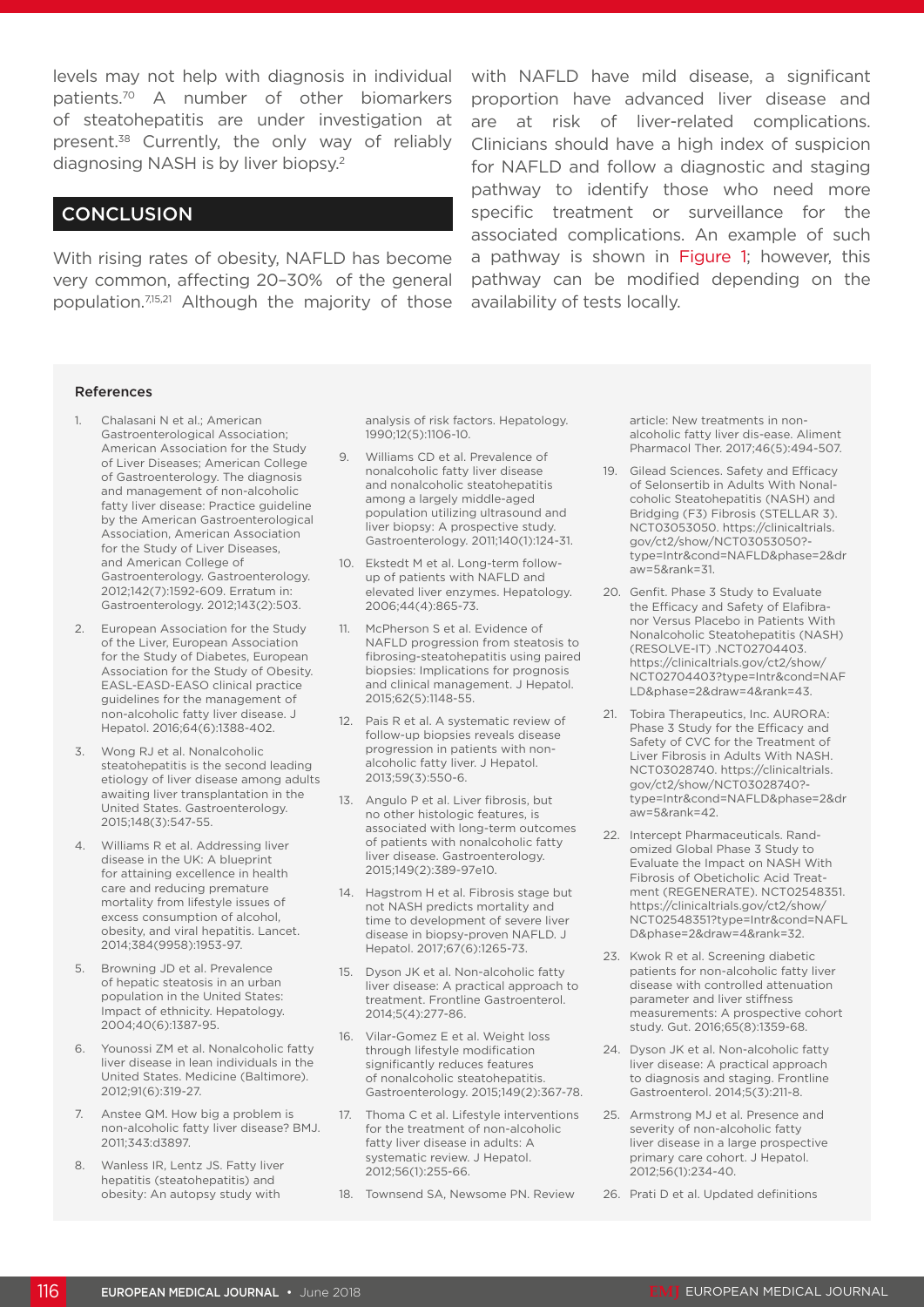of healthy ranges for serum alanine aminotransferase levels. Ann Intern Med. 2002;137(1):1-10.

- 27. McPherson S et al. Simple noninvasive fibrosis scoring systems can reliably exclude advanced fibrosis in patients with non-alcoholic fatty liver disease. Gut. 2010;59(9):1265-9.
- 28. Mofrad P et al. Clinical and histologic spectrum of nonalcoholic fatty liver disease associated with normal ALT values. Hepatology. 2003;37(6): 1286-92.
- 29. Kowdley KV et al. Serum ferritin is an independent predictor of histologic severity and advanced fibrosis in patients with nonalcoholic fatty liver disease. Hepatology. 2012;55(1):77-85.
- 30. Boyle M et al. The bidirectional impacts of alcohol consumption and the metabolic syndrome: Cofactors for progressive fatty liver disease. J Hepatol. 2018;68(2):251-67.
- 31. Hernaez R et al. Diagnostic accuracy and reliability of ultrasonography for the detection of fatty liver: A metaanalysis. Hepatology. 2011;54(3): 1082-90.
- 32. 32 Ballestri S et al. Ultrasonographic fatty liver indicator detects mild steatosis and correlates with metabolic/histological parameters in various liver diseases. Metabolism. 2017;72:57-65.
- 33. Sasso M et al. Controlled attenuation parameter (CAP): A novel VCTE guided ultrasonic attenuation measurement for the evaluation of hepatic steatosis: Preliminary study and validation in a cohort of patients with chronic liver disease from various causes. Ultrasound Med Biol. 2010;36(11):1825-35.
- 34. Myers RP et al. Controlled Attenuation Parameter (CAP): A noninvasive method for the detection of hepatic steatosis based on transient elastography. Liver Int. 2012;32(6):902-10.
- 35. McPherson S et al. Magnetic resonance imaging and spectroscopy accurately estimate the severity of steatosis provided the stage of fibrosis is considered. J Hepatol. 2009;51(2):389-97.
- 36. Tang A et al. Nonalcoholic fatty liver disease: MR imaging of liver proton density fat fraction to assess hepatic steatosis. Radiology. 2013;267(2): 422-31.
- 37. Middleton MS et al. Agreement between magnetic resonance imaging proton density fat fraction measurements and pathologistassigned steatosis grades of liver biopsies from adults with nonalcoholic steatohepatitis. Gastroenterology. 2017;153(3):753-61.
- 38. Younossi ZM et al. Diagnostic modalities for non-alcoholic fatty liver disease (NAFLD), non-alcoholic steatohepatitis (NASH) and

associated fibrosis. Hepatology. 2017. [Epub ahead of print].

- 39. Williams AL, Hoofnagle JH. Ratio of serum aspartate to alanine aminotransferase in chronic hepatitis. Relationship to cirrhosis. Gastroenterology. 1988;95(3):734-9.
- 40. Angulo P et al. The NAFLD fibrosis score: A noninvasive system that identifies liver fibrosis in patients with NAFLD. Hepatology. 2007;45(4): 846-54.
- 41. Shah AG et al. Comparison of noninvasive markers of fibrosis in patients with nonalcoholic fatty liver disease. Clin Gastroenterol Hepatol. 2009;7(10):1104-12.
- 42. Sterling RK et al. Development of a simple noninvasive index to predict significant fibrosis in patients with HIV/HCV coinfection. Hepatology. 2006;43(6):1317-25.
- 43. Vallet-Pichard A et al. FIB-4: An inexpensive and accurate marker of fibrosis in HCV infection. comparison with liver biopsy and fibrotest. Hepatology. 2007;46(1):32-6.
- 44. Harrison SA et al. Development and validation of a simple NAFLD clinical scoring system for identifying patients without advanced disease. Gut. 2008;57(10):1441-7.
- 45. Adams LA et al. Complex noninvasive fibrosis models are more accurate than simple models in non-alcoholic fatty liver disease. J Gastroenterol Hepatol. 2011;26(10):1536-43.
- 46. Petta S et al. The combination of liver stiffness measurement and NAFLD fibrosis score improves the noninvasive diagnostic accuracy for severe liver fibrosis in patients with nonalcoholic fatty liver disease. Liver Int. 2015;35(5):1566-73.
- 47. McPherson S et al. Serum immunoglobulin levels predict fibrosis in patients with non-alcoholic fatty liver disease. J Hepatol. 2014;60(5):1055-62.
- 48. Angulo P et al. Simple noninvasive systems predict long-term outcomes of patients with non-alcoholic fatty liver disease. Gastroenterology. 2013;145(4):782-9 e4.
- 49. McPherson S et al. Are simple noninvasive scoring systems for fibrosis reliable in patients with NAFLD and normal ALT levels? Eur J Gastroenterol Hepatol. 2013;25(6):652-8.
- 50. McPherson S et al. Age as a confounding factor for the accurate non-invasive diagnosis of advanced nafld fibrosis. Am J Gastroenterol. 2017;112(5):740-51.
- 51. Newsome PN et al. Guidelines on the management of abnormal liver blood tests. Gut. 2018;67(1):6-19.
- 52. De Silva S et al. Non-invasive

markers of liver fibrosis in fatty liver disease are unreliable in people of South Asian descent. Frontline Gastoenterology. 2017;9(2):115-21.

- 53. Francque SM et al. Noninvasive assessment of nonalcoholic fatty liver disease in obese or overweight patients. Clin Gastroenterol Hepatol. 2012;10(10):1162-8.
- 54. Guha IN et al. Noninvasive markers of fibrosis in nonalcoholic fatty liver disease: Validating the European Liver Fibrosis Panel and exploring simple markers. Hepatology. 2008;47(2):455-60.
- 55. Sheridan DA et al. Care standards for non-alcoholic fatty liver disease in the United Kingdom 2016: A cross-sectional survey. Frontline Gastroenterol. 2017;8(4):252-9.
- 56. Ratziu V et al. Diagnostic value of biochemical markers (FibroTest-FibroSURE) for the prediction of liver fibrosis in patients with non-alcoholic fatty liver disease. BMC Gastroenterol. 2006;6:6.
- 57. Hardy T, McPherson S. Imaging-based assessment of steatosis, inflammation and fibrosis in NAFLD. Current Hepatology Reports. 2017;16(4): 298-307.
- 58. Kwok R et al. Systematic review with meta-analysis: Non-invasive assessment of non-alcoholic fatty liver disease - The role of transient elastography and plasma cytokeratin-18 fragments. Aliment Pharmacol Ther. 2014;39(3):254-69.
- 59. de Ledinghen V et al. Diagnosis of liver fibrosis and cirrhosis using liver stiffness measurement: Comparison between M and XL probe of FibroScan®. J Hepatol. 2012;56(4):833-9.
- 60. Castera L et al. Pitfalls of liver stiffness measurement: A 5-year prospective study of 13,369 examinations. Hepatology. 2010;51(3):828-35.
- 61. Boursier J et al. Diagnostic accuracy and prognostic significance of blood fibrosis tests and liver stiffness measurement by FibroScan in non-alcoholic fatty liver disease. J Hepatol. 2016;65(3):570-8.
- 62. Petta S et al. The severity of steatosis influences liver stiffness measurement in patients with nonalcoholic fatty liver disease. Hepatology. 2015;62(4):1101-10.
- 63. Petta S et al. Improved noninvasive prediction of liver fibrosis by liver stiffness measurement in patients with nonalcoholic fatty liver disease accounting for controlled attenuation parameter values. Hepatology. 2017;65(4):1145-55.
- 64. Liu H et al. Acoustic radiation force impulse elastography for the non-invasive evaluation of he-patic fibrosis in non-alcoholic fatty liver disease patients: A systematic